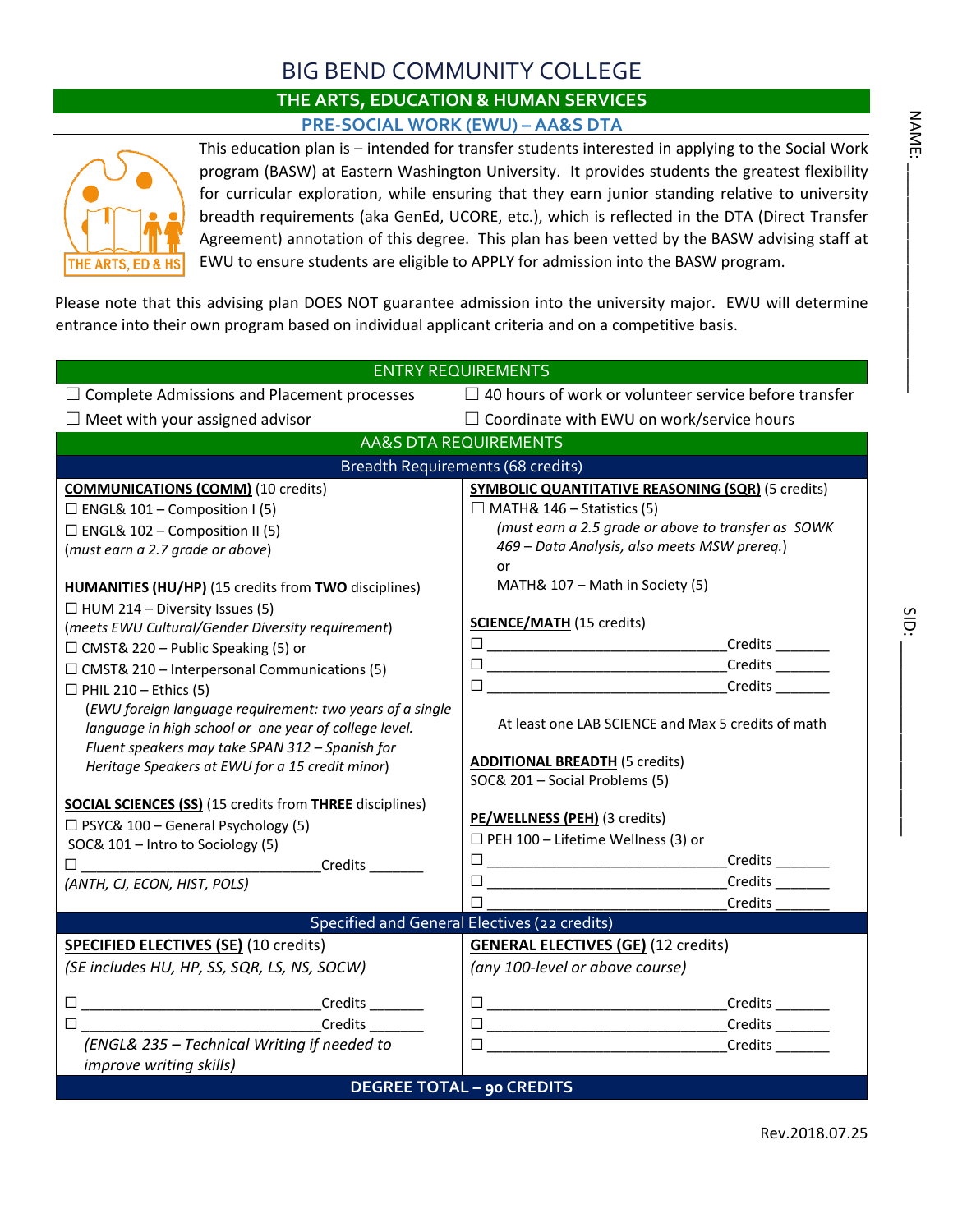## PRE-SOCIAL WORK AA&S DTA (EWU) PREREQUISITE FLOW CHART

Start by talking with your assigned advisor to determine which courses to take first based on your placement scores.

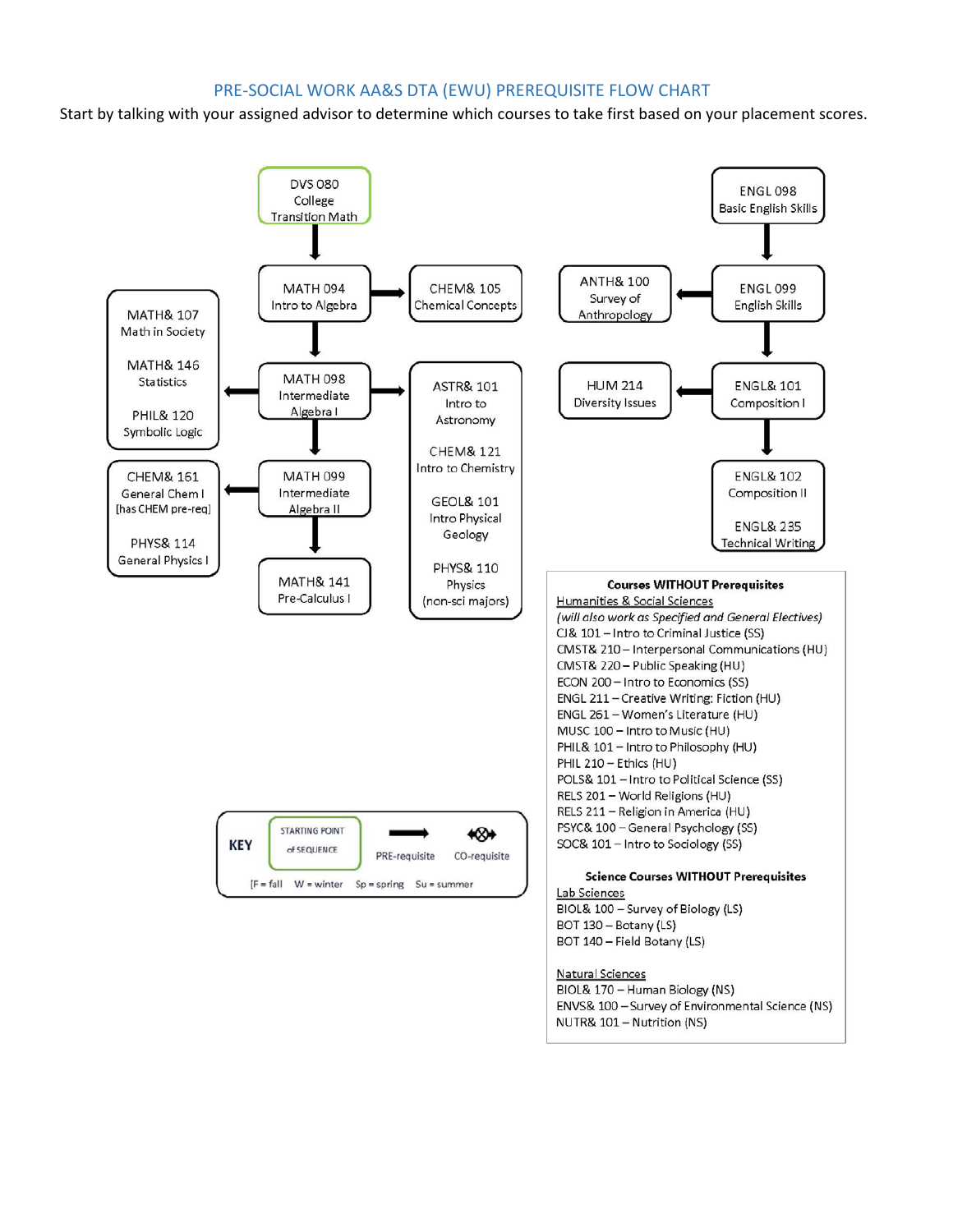| BASW AA&S DTA QUARTERLY PROGRAM PLAN (YEAR ONE) |                              |                                         |                                               |                                  |                         |  |  |
|-------------------------------------------------|------------------------------|-----------------------------------------|-----------------------------------------------|----------------------------------|-------------------------|--|--|
| FALL (15 credits)                               |                              | WINTER (15 credits                      | <b>SPRING (15 credits</b>                     |                                  | <b>SUMMER</b>           |  |  |
| ENGL& 101 (5)                                   | ENGL& 102 (5)                |                                         | Lab Science (5)                               |                                  | Courses as needed       |  |  |
| MATH& 146 or 107 (5)                            | Natural Science (5)          |                                         | Humanities $-2$ of 3 (5)                      |                                  |                         |  |  |
| (Statistics recommended)                        | Social Science $-1$ of 3 (5) |                                         | Social Science $-2$ of 3 (5)                  |                                  | Remember to get your    |  |  |
| Humanities $-1$ of 3 (5)                        |                              |                                         |                                               |                                  | PE/Wellness credits in  |  |  |
|                                                 |                              |                                         |                                               |                                  | during the academic yea |  |  |
| <b>ADVISING</b>                                 |                              |                                         |                                               |                                  |                         |  |  |
| <b>FALL</b>                                     |                              | <b>WINTER</b>                           |                                               | <b>SPRING</b>                    |                         |  |  |
| $\Box$ BBCC Foundation scholarship app          |                              | $\Box$ Assess program plan with advisor |                                               | Assess program plan with advisor |                         |  |  |
| $\Box$ Fill out FAFSA or WAFSA for next         |                              | Explore intended majors and build       |                                               | Identify need to take summer     |                         |  |  |
| year                                            |                              |                                         | advising plan that aligns with how<br>courses |                                  |                         |  |  |
| $\Box$ Meet with your advisor                   |                              | each program overlaps                   |                                               |                                  |                         |  |  |

| BASW AA&S DTA QUARTERLY PROGRAM PLAN (YEAR TWO)                                 |                                                              |                                                             |                                                     |                                  |                                             |  |  |
|---------------------------------------------------------------------------------|--------------------------------------------------------------|-------------------------------------------------------------|-----------------------------------------------------|----------------------------------|---------------------------------------------|--|--|
| FALL (15 credits)                                                               |                                                              | WINTER (15 credits                                          | <b>SPRING (15 credits</b>                           |                                  | <b>SUMMER</b>                               |  |  |
| Natural Science or<br>Additional math (5)                                       |                                                              | Social Science $-3$ of 3 (5)<br>Specified Electives in line | General electives in line with<br>BASW program 915) |                                  | Courses as needed                           |  |  |
| Additional Breadth (5)                                                          | with BASW program (10)                                       |                                                             |                                                     |                                  | Remember to get your 40                     |  |  |
| Humanities $-3$ of 3 (5)                                                        |                                                              |                                                             |                                                     |                                  | hours of work or volunteer                  |  |  |
|                                                                                 |                                                              |                                                             |                                                     |                                  | service approved by EWU                     |  |  |
|                                                                                 |                                                              |                                                             | <b>ADVISING</b>                                     |                                  |                                             |  |  |
| <b>FALL</b>                                                                     | <b>WINTER</b>                                                |                                                             |                                                     | <b>SPRING</b>                    |                                             |  |  |
| $\Box$ Fill out FAFSA or WAFASA and include                                     | Assess program plan with advisor<br>$\overline{\phantom{a}}$ | ш                                                           |                                                     | Assess program plan with advisor |                                             |  |  |
| universities you intend to apply to<br>Coordinate campus visits to<br>$\perp$   |                                                              |                                                             |                                                     |                                  | $\Box$ Identify need to take summer courses |  |  |
| $\Box$ Complete university scholarship apps<br>universities you have applied to |                                                              |                                                             | $\Box$ Confirm acceptance to a university           |                                  |                                             |  |  |
| $\Box$ Meet with your advisor<br>complete degree spring/summer                  |                                                              |                                                             | Apply for BBCC graduation if you will               |                                  |                                             |  |  |

| <b>QUARTERLY REGISTRATION PLANNING</b> |                                                                                  |                  |                |                                 |             |       |  |  |
|----------------------------------------|----------------------------------------------------------------------------------|------------------|----------------|---------------------------------|-------------|-------|--|--|
|                                        | QUARTER $\Box$ FALL $\Box$ WINTER<br>SPRING $\square$<br><b>SUMMER</b><br>$\Box$ |                  |                | <b>REGISTRATION ACCESS CODE</b> |             |       |  |  |
| <b>CLASS</b>                           | <b>TITLE</b>                                                                     |                  | <b>CREDITS</b> | <b>DAYS</b>                     | TIME        | ITEM# |  |  |
|                                        |                                                                                  |                  |                |                                 |             |       |  |  |
|                                        |                                                                                  |                  |                |                                 |             |       |  |  |
|                                        |                                                                                  |                  |                |                                 |             |       |  |  |
|                                        |                                                                                  |                  |                |                                 |             |       |  |  |
|                                        |                                                                                  |                  |                |                                 |             |       |  |  |
|                                        |                                                                                  |                  |                |                                 |             |       |  |  |
| QUARTERLY REGISTRATION PLANNING        |                                                                                  |                  |                |                                 |             |       |  |  |
|                                        |                                                                                  |                  |                |                                 |             |       |  |  |
|                                        | QUARTER $\Box$ FALL $\Box$ WINTER $\Box$                                         | SPRING $\square$ | <b>SUMMER</b>  | <b>REGISTRATION ACCESS CODE</b> |             |       |  |  |
| <b>CLASS</b>                           | <b>TITLE</b>                                                                     |                  | <b>CREDITS</b> | <b>DAYS</b>                     | <b>TIME</b> | ITEM# |  |  |
|                                        |                                                                                  |                  |                |                                 |             |       |  |  |
|                                        |                                                                                  |                  |                |                                 |             |       |  |  |
|                                        |                                                                                  |                  |                |                                 |             |       |  |  |
|                                        |                                                                                  |                  |                |                                 |             |       |  |  |
|                                        |                                                                                  |                  |                |                                 |             |       |  |  |

NAME: \_\_\_\_\_\_\_\_\_\_\_\_\_\_\_\_\_\_\_\_\_

**NAME:**